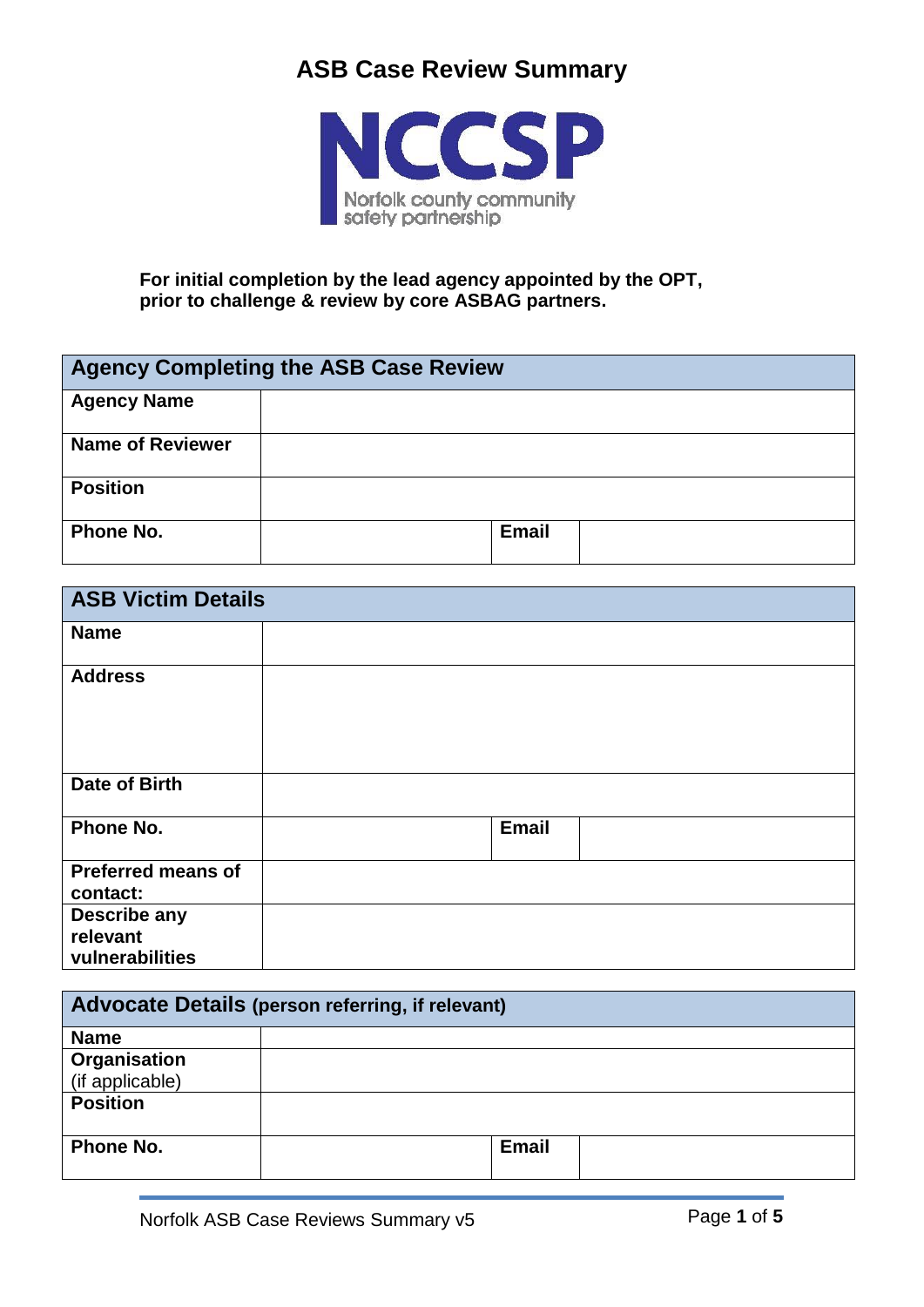### **Summary of ASB**

**To include days, times etc. when most prevalent, witnesses and other evidence gathered**

#### **Impact of ASB on Victim**

|    | <b>Alleged Perpetrators</b> |  |  |
|----|-----------------------------|--|--|
| 1. | <b>Name</b>                 |  |  |
|    | <b>Address</b>              |  |  |
| 2. | <b>Name</b>                 |  |  |
|    | <b>Address</b>              |  |  |
| 3. | <b>Name</b>                 |  |  |
|    | <b>Address</b>              |  |  |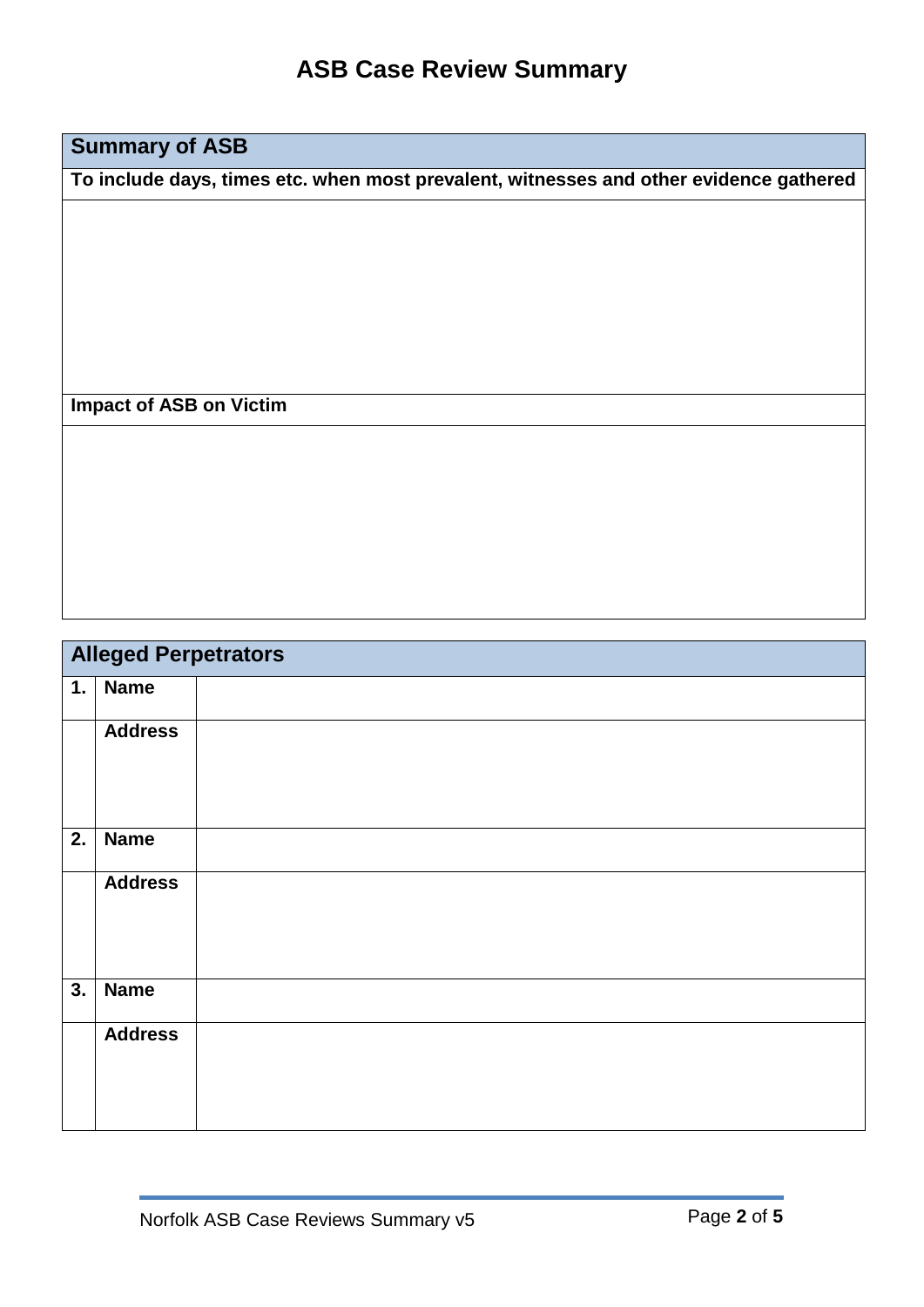| Which Agencies have been involved?                                  |                                         |  |  |
|---------------------------------------------------------------------|-----------------------------------------|--|--|
|                                                                     | Summarise the response of each to date: |  |  |
| <b>Police</b>                                                       |                                         |  |  |
| <b>District Council</b>                                             |                                         |  |  |
| <b>Registered Social</b><br>$Landlord(s) - victim$<br>& perpetrator |                                         |  |  |
| <b>YOT</b>                                                          |                                         |  |  |
| <b>Children's Services /</b><br><b>School</b>                       |                                         |  |  |
| Health (for drug /<br>alcohol / mental<br>health issues)            |                                         |  |  |
| 3rd Sector providers<br>including mediation                         |                                         |  |  |
| <b>Other</b>                                                        |                                         |  |  |

| Identified Support Needs (and whether in place at time of the review)     |  |  |
|---------------------------------------------------------------------------|--|--|
| e.g. Social Care Services, Mental Health, Victim Support, Tenancy Support |  |  |
| <b>Victim</b>                                                             |  |  |
| Perpetrator                                                               |  |  |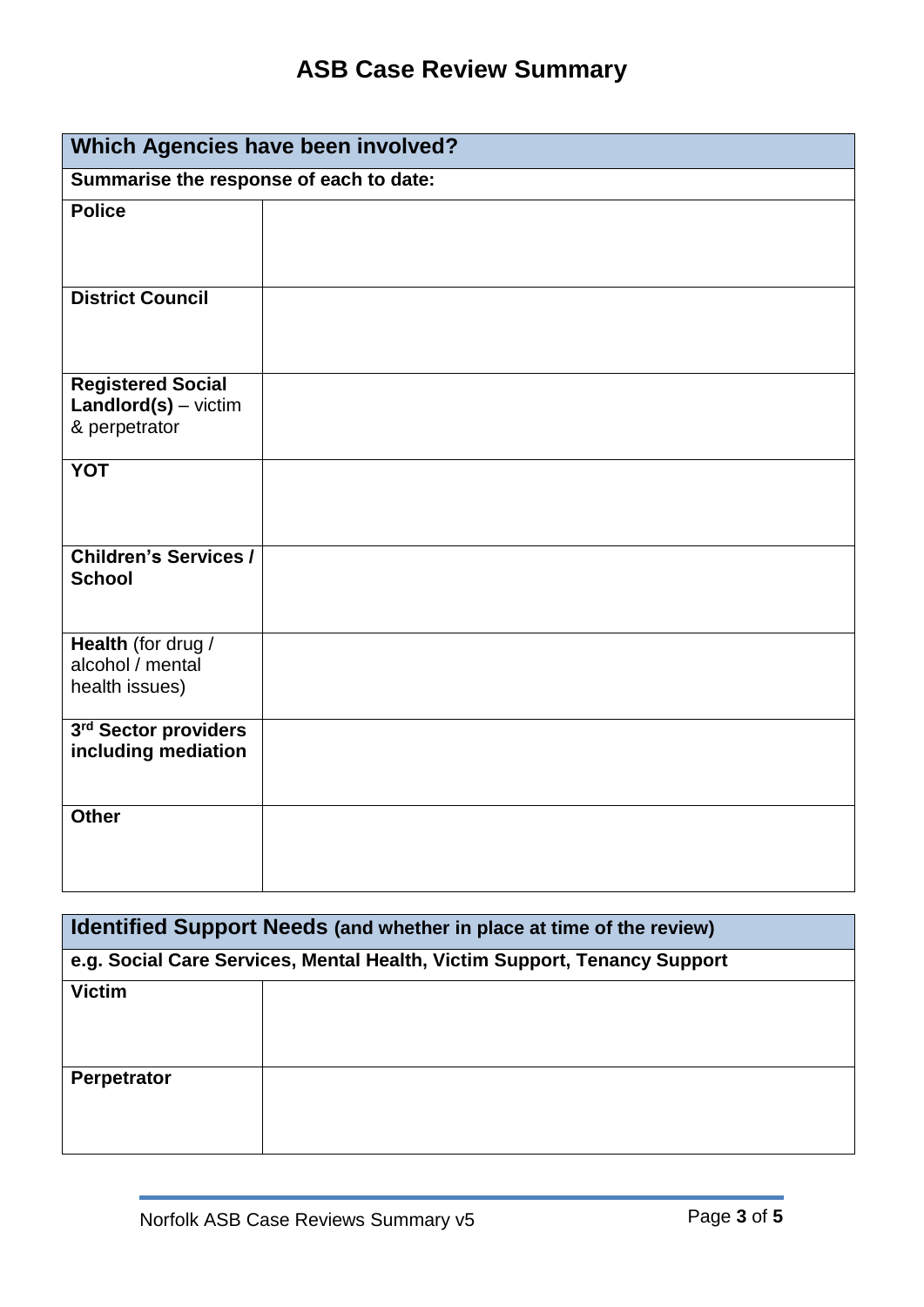**What enforcement action/diversionary activity has taken place so far?**

**e.g. ASBI, tenancy breach warnings / NoSP, Noise abatement notice, arrest of suspects, Dispersal, CPNs, CBOs, PSPOs, Closure Orders, Mandatory Grounds for Possession, RJ etc.**

#### **Are there further evidence gathering opportunities?**

**Consider door knocks for witnesses, installation of recording/monitoring equipment, use of professional witnesses, use of hearsay evidence in civil proceedings etc.**

#### **Lead agency to complete the following section initially. For review and consideration by the multi-agency Case Review Panel:**

| Have all reasonable measures been taken to address the problem? |                |         |
|-----------------------------------------------------------------|----------------|---------|
| <b>Yes</b>                                                      |                |         |
| <b>No</b>                                                       |                |         |
| If No, suggested Action Plan to address the ASB problem:        |                |         |
| <b>Action Required</b>                                          | <b>By Whom</b> | By When |
| 1.                                                              |                |         |
| 2.                                                              |                |         |
| 3.                                                              |                |         |
| 4.                                                              |                |         |